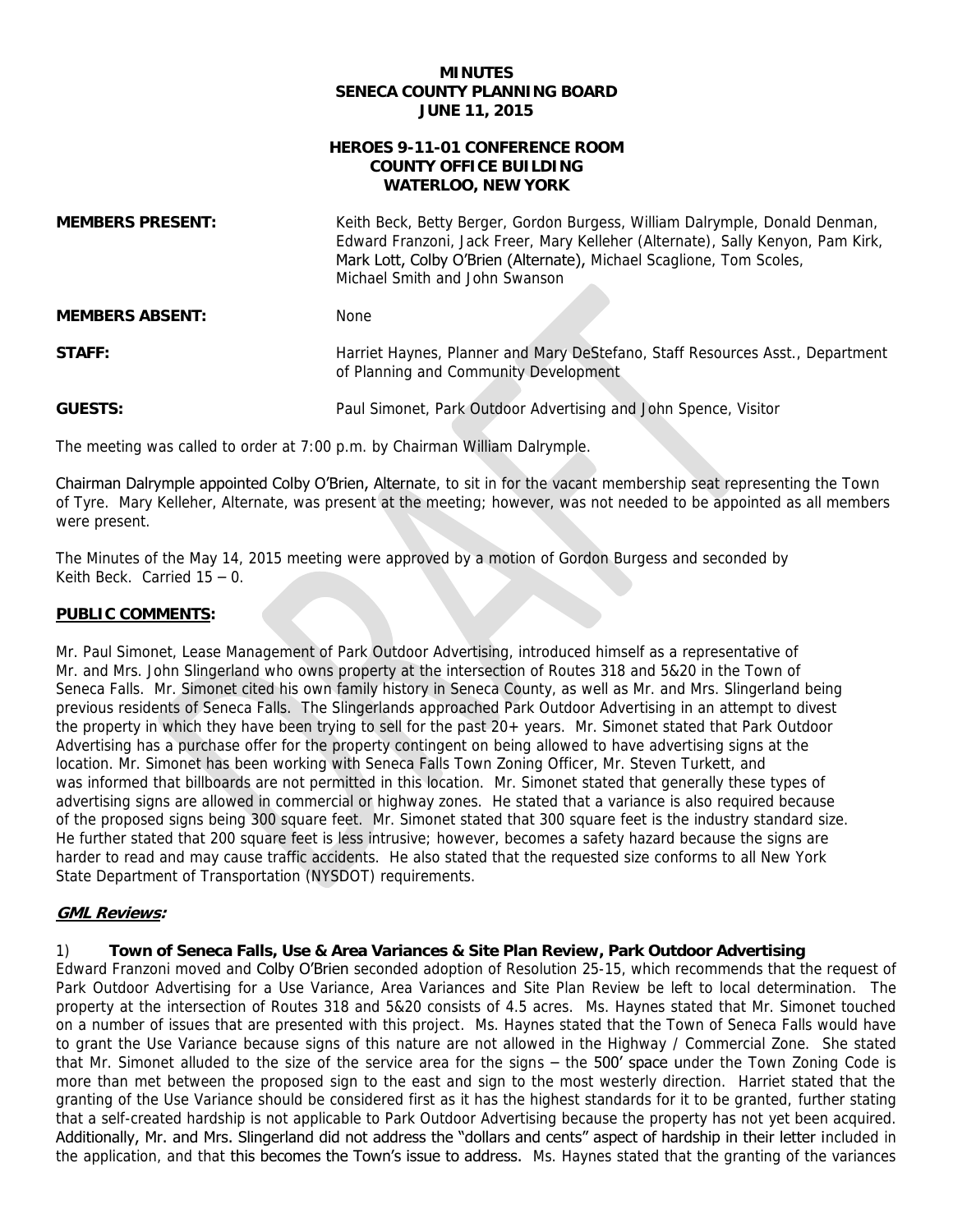for the construction of 1,500 sq. ft. of off-site advertising will have a significant impact on the character of the rural intersection that is more and more developing the character of a rural tourism node. The applicant, however, pointed to the existence of similar type signs 600' from the property in one direction and 1,000' from the property in the other. There was discussion regarding the distance between multiple signs. Gordon Burgess stated that the five signs in close proximity could create a driving hazard. Mr. Simonet cited other similar locations with such signage. Ms. Haynes stated that there will be 500' between each subsequent sign. She stated the development of the property also becomes difficult because Niagara Mohawk owns a strip of property that contains high power lines. Usability of the adjacent property is restricted within 100' of the lines. Ms. Haynes stated that the project will have to meet all NYSDOT regulations. County purposes in relation to traffic generation, impact of proposed land uses on existing and proposed county or state institutional or other uses, drainage, or community facilities are basically non-existent with this application. Carried 14 – 1, with Gordon Burgess voting nay.

#### $(2)$ 2) **Town of Seneca Falls, Site Plan Review, Scepter NY, Inc.**

 Sally Kenyon moved and John Swanson seconded adoption of Resolution 26-15, recommending approval for a request of a Site Plan Review. Scepter NY, Inc. is requesting to build a 150' X 50' addition to an existing building that is central to the complex. The building currently has a cut-out and that will be filled in so it becomes rectangular. It is reputed that the addition will be used for storage space. Carried  $15 - 0$ . The project will have no significant increase in traffic on Route 5&20.

# 3) **Town of Waterloo, Special Use Permit, Ellison, Thomas K.**

 Gordon Burgess moved and John Swanson seconded adoption of Resolution 27-15. The applicant, Thomas Ellison, is seeking a Special Use Permit to allow operation of a motor vehicle repair shop on his property at 605 Route 96. The owner indicates that he will have at the most one or two vehicles or motorcycles on the premises that are not his own. The pole barn is located back from the road 113' and is partially blocked from view by existing trees. The applicant plans to recycle used oil and other fluids. Conditional approval is recommended for the Special Use Permit to operate a motor vehicle repair shop upon no more than two vehicles not owned by the property owner for his personal use be located outside of buildings on the property. Carried 14 – 0, with an abstention from Keith Beck.

# 4) **Town of Fayette, Area Variances, Pagano, Robert & Sue**

 Tom Scoles moved and Gordon Burgess seconded adoption of Resolution 28-15, recommending that the request for Area Variances be denied at this time. Mr. and Mrs. Pagano are seeking the variances to allow installation of a 6' metal and masonry fence along their property closest to the road on State Route 89. Additionally, they are proposing to construct an 8' X 8' "guard house" type structure that will be used for storage. The "guard house" will be situated at the north entrance to the property. Ms. Haynes stated that along the Lakeshore / Canal District in the Town of Fayette, fences are not to exceed the allowed height of 4 feet. 25' from the road right-of-way. A variance is necessary to allow the fence and "guard house" to be only 6' from the highway right-of-way. Ms. Haynes stated that the applicants have made no attempt to demonstrate the statutory requirements for granting of Area Variances. Ms. Haynes stated that as well as being a request for a 76% reduction in the legal setback, the view overlooking Cayuga Lake while driving on Route 89 would also be adversely impacted. The Cayuga Lake Scenic Byway and Seneca Lake Wine Trail are prime tourism destinations in Seneca County. There was discussion regarding the potential for a hazard to motorists on Route 89 while other vehicles are waiting to enter the gate. Carried 14 – 0. Mark Lott abstained from voting. Under the Town of Fayette Zoning, accessory structures are to be set back

## **OLD BUSINESS:** None.

## **NEW BUSINESS**:

## **Upcoming Training Opportunities:**

 Geneva. The four counties of Ontario, Wayne, Seneca and Yates will be addressing housing needs as well as other Ms. Haynes announced that the Finger Lakes Housing Consortium is scheduled for Friday, June 19 at the Ramada Inn in economic development issues. The deadline to register is Friday, June 12.

Ms. Haynes stated that the New York State Department of Environmental Conservation will be sponsoring a Floodplain Management Training session for Seneca and Ontario Counties on Friday, July 10, 2015 from 9:30 a.m. to 4:30 p.m. at the Ontario County Safety Training Facility on County Road 48 in Hopewell. If interested, you are to register by July 8.